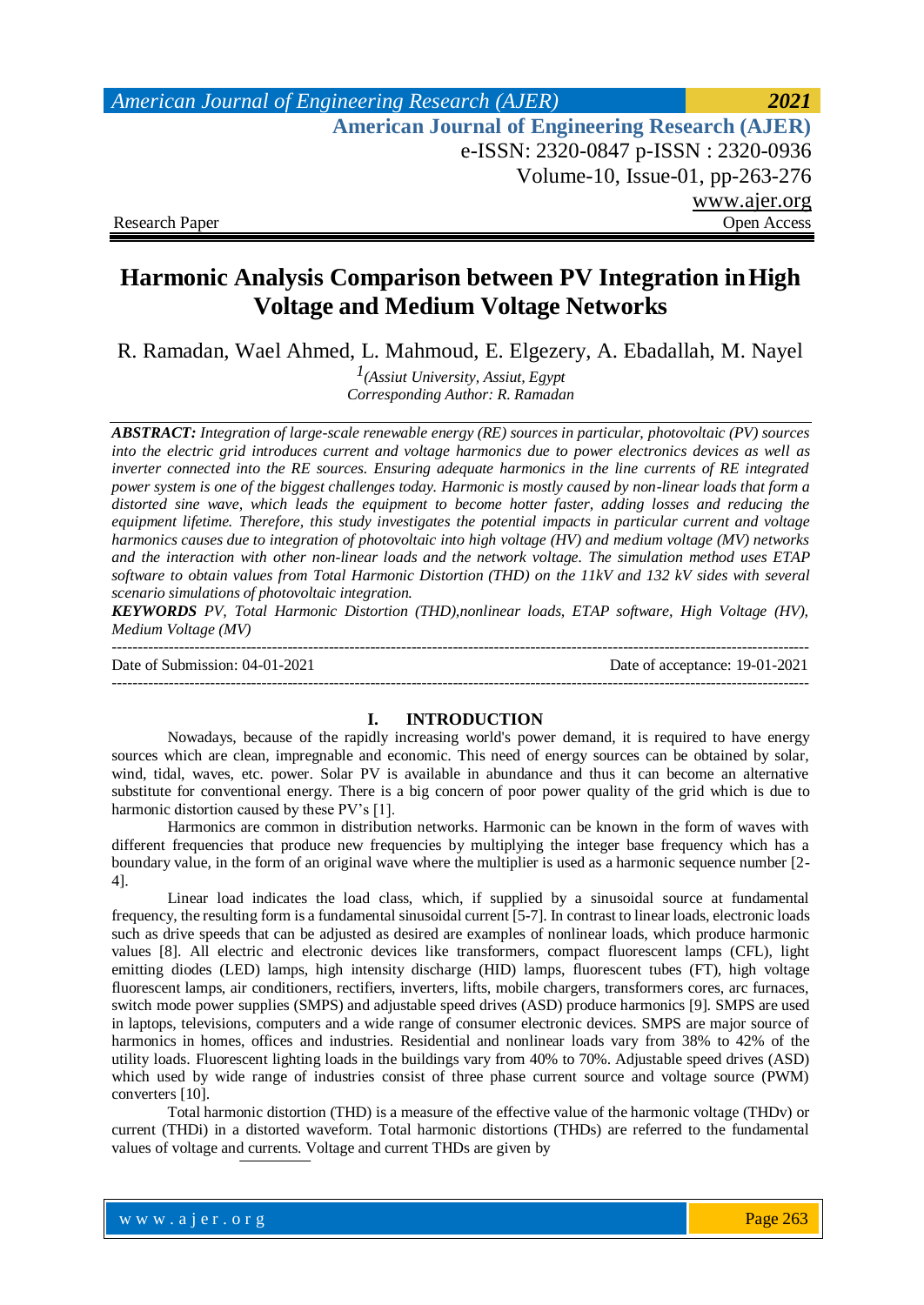$$
THD_V = \frac{\left\{\sqrt{\sum_{h>1}^{hmax} V_{h,rms}^2}\right\}}{V_1}
$$
(1)  

$$
THD_i = \frac{\left\{\sqrt{\sum_{h>1}^{hmax} I_{h,rms}^2}\right\}}{I_1}
$$
(2)

Where, voltage and current THDs are given by voltage and current harmonics vary from  $h=2$  to hmax and V1 or I1 refer to rms values of fundamental voltages or currents [10].

IEC Standard 61000, part three, describes harmonic limits in MV and HV power systems. IEEE standards describes as function of ratio of short circuit level and load currents (ISC/IL). IEEE Standard 519– 1992 also describes voltage and current limits in terms of total harmonic voltage (THDV) and current distortion (THDi) limits [11].

Energy losses due to harmonics, in well maintained power systems, varies from 1% to 1.5% of total energy consumption which including technical losses may increase up to 2– 25% in harmonics rich power systems [12]. Technical losses are less than 7% in developed utilities and more than 20% in third world utilities. Harmonics may increase losses by 2.1% in industrial feeders [13]. Harmonics worsen the power factor, increase utility apparent power supply demand and influence electromechanical meters as well as some types of smart meters using Rogowski coil transducers [14-16]. Harmonic currents increase hysteresis, eddy current and core losses in generators, transformers and induction motors; multiply line losses in conductors and cables due to higher frequencies; causing malfunction of circuit breakers, fuses, protective relays and control systems [17].

Inverter is a heart of modern renewable energy system providing DC to AC conversion for synchronization of renewable energy sources with existing electrical grid networks [18]. Harmonic distortion in grid connected PV systems is caused by non-linear loads [19-23], frequency switching variables in inverters [22- 23], and fluctuations in solar radiation [24-25]. The characteristics of current harmonic emissions in PV inverters under different voltage supplies have been evaluated by [26]. Similarly, the characteristics of harmonic distortion in distribution feeders were due to the inclusion of PV is stated by [27]. Also, increase in THDv occurs at the PV terminals connected to the distribution network during cloudy weather is presented in [28].

Another power quality problem arises at the interface between PV inverters and the grid is harmonic resonance phenomenon. Harmonic resonance phenomena will occur at a resonant frequency where the inductive impedance is equal to the capacitive impedance. The number of PV units connected to the grid affect harmonic resonance. Th effect of harmonic resonance not only presents a severe power quality problem but also can trip protection devices and cause damage to sensitive equipment [29]. The experimental results indicate that the values of total harmonic distortion THDi depend on the output power of the inverter. This dependence decreases proportionally with reduced power converter rating. The interaction between grid components and a group of PV units can amplify harmonic distortion [30]. In addition, PV placement also contributes to harmonic distortion levels in a power system. PV placement at higher voltage circuit produces less harmonic distortion compared with PV placement at low voltage level [31].

In this paper, two study cases are presented to compare the effect of PV integration on harmonic levels in both MV and HV networks. The first study case is measuring and analysis of harmonic contents in sub-feeder in Assiut university distribution grid without and with PV integration with different rate, different inverter models and different point of common coupling (PCC). The second study case is analysis of harmonic level in cement factory without and with PV integration with different PCC at MV and HV sides. The different cases are simulated by ETAP software for harmonic load flow analysis. This paper is organized as follow: section II presents the studied systems description; results and discussions are presented in section III and finally, a conclusion is presented in section IV.

#### **II. STUDIED SYSTEMS DESCRIPTION**

#### A. NBS4 Sub-Feeder

Assiut university distribution grid is shown in Fig. 1. It consists of 18 sub-feeders (9 rings) and feeds 95 transformers with different ratings each ring consists of 2 sub-feeders which can be connected by isolator in case of fault or maintenance for any of the two bus bars. Each transformer is delta/grounded star connected and with voltage rating (11KV/400V). Cables in the medium voltage side are 3-cores AL cable (3\*240 mm2 and 3\*150mm2) with PVC insulation.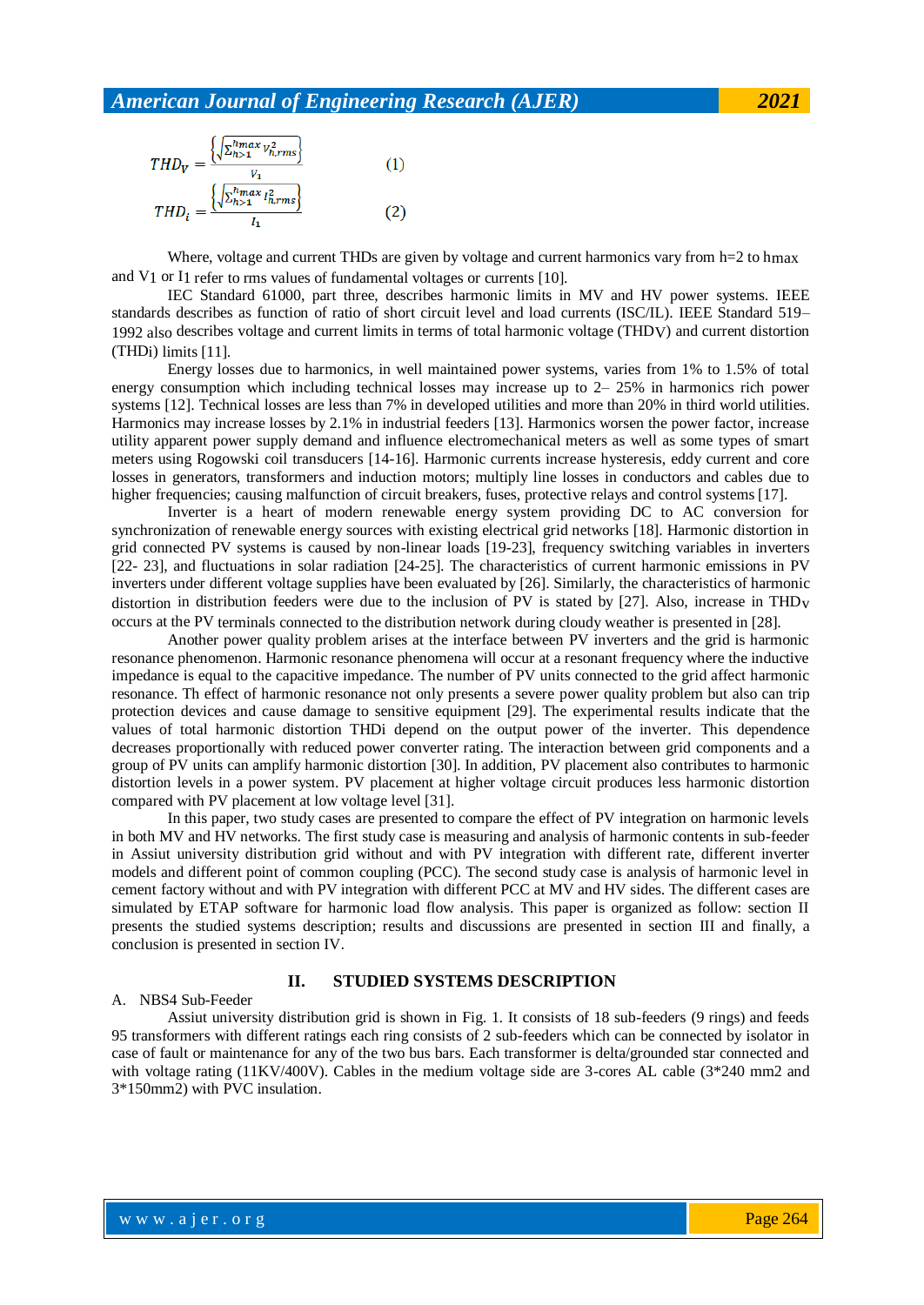

**Fig.1. Assiut University Distribution Grid**

The NBS4 studied sub-feeder is one of Assiut university distribution grid sub-feeders. It feeds 5 transformers, 4 of them 500 KVA and the fifth Transformer is 1MVA. The lengths of cables of in the studied sub- feeder are (44,135,110,130) m. NBS4 sub-feeder ETAP model is shown in Fig. 2



**Fig. 2. NBS4 Studied Sub-feeder**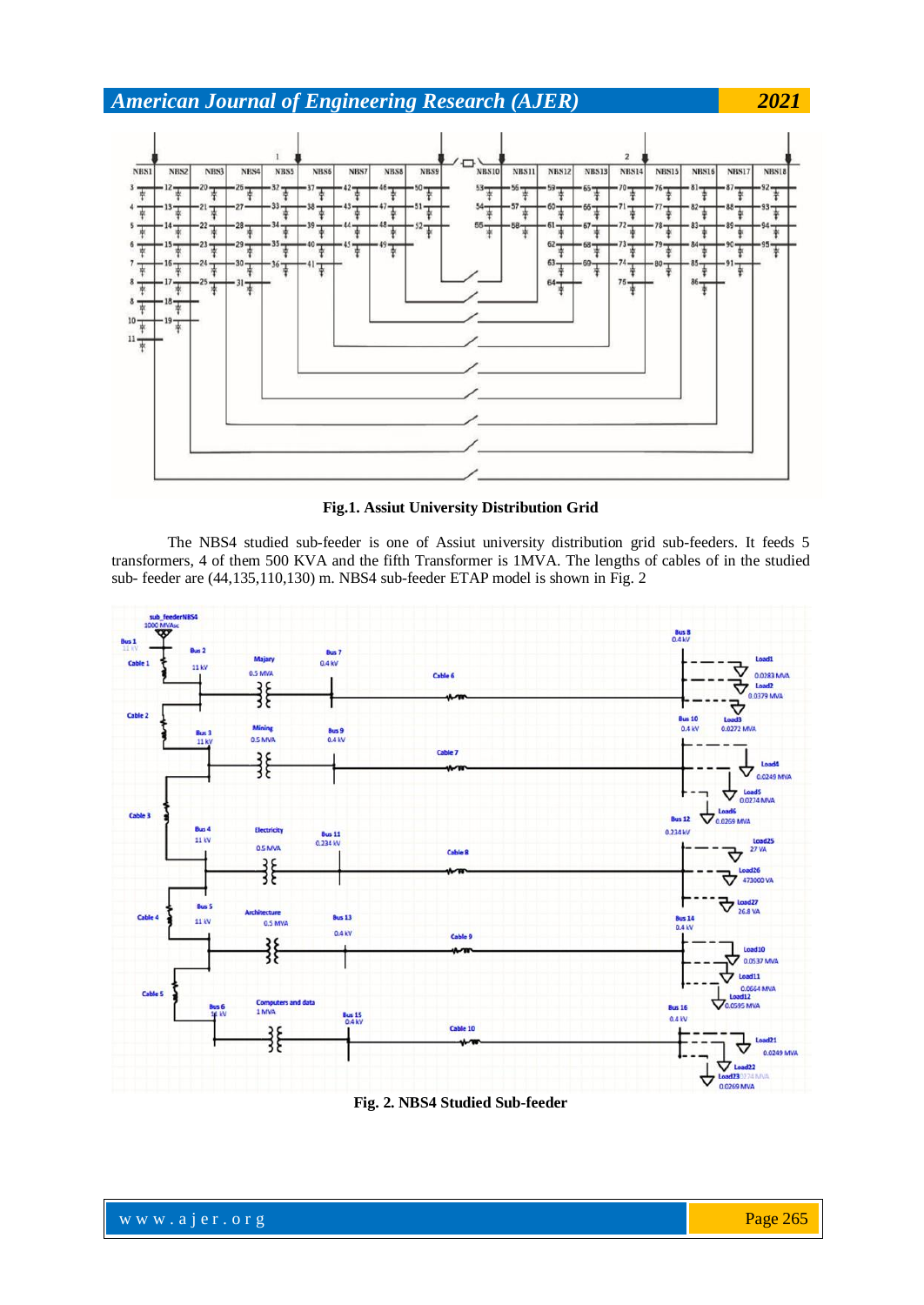Harmonic contents in each phase of low voltage (LV) side in NBS4 sub-feeder of Assiut university distribution grid are measured and monitored using FLUKE 435 power quality and energy analyzer. These data are used as input to harmonic load flow study by ETAP software to calculate the harmonic contents in MV side due to sub- feeder loads. PV integration with (LV) side in different buses for studying its effect on harmonic contents is presented. PV converter is considered six pulse converters harmonic choice.

#### B. 132 KV Transmission Line Feeding Circuit

Cement factory is fed from 132 KV Transmission line with total length 105 Km. Two circuits feeder 500KV are stepped down to 132KV and double 132KV transmission line circuits feed each cement factory. Also, there are two generation units feed both cement factories through 132 KV transmission line. The feeding circuit is shown in Fig. 3.

ETAP simulated circuit is shown in Fig. 4. Three feeders (buses 1,11 and 12) feed cement factory through 132KV HV transmission line and (Δ/Υ) transformer with rate of 35 MVA, 132/6.3 kV. The loads of cement factory are simulated according to [32]. Themain sources of harmonicsin cement factory are variable speed drives (VFDs), UPS and different types of motors. Since all the VFDs and the DC drive are using 6-pulse converter, the dominant harmonic components are  $5<sup>th</sup>$ ,  $7<sup>th</sup>$ ,  $11<sup>th</sup>$  and  $13<sup>th</sup>$  order.

Harmonic load flow analysis is performed by ETAP software to study the harmonic contents in MV and HV sides according to loading condition. Effect of PV connection to MV side and HV side on harmonic content is studied.



**Fig. 3. Cement Factory 132KV Feeding System**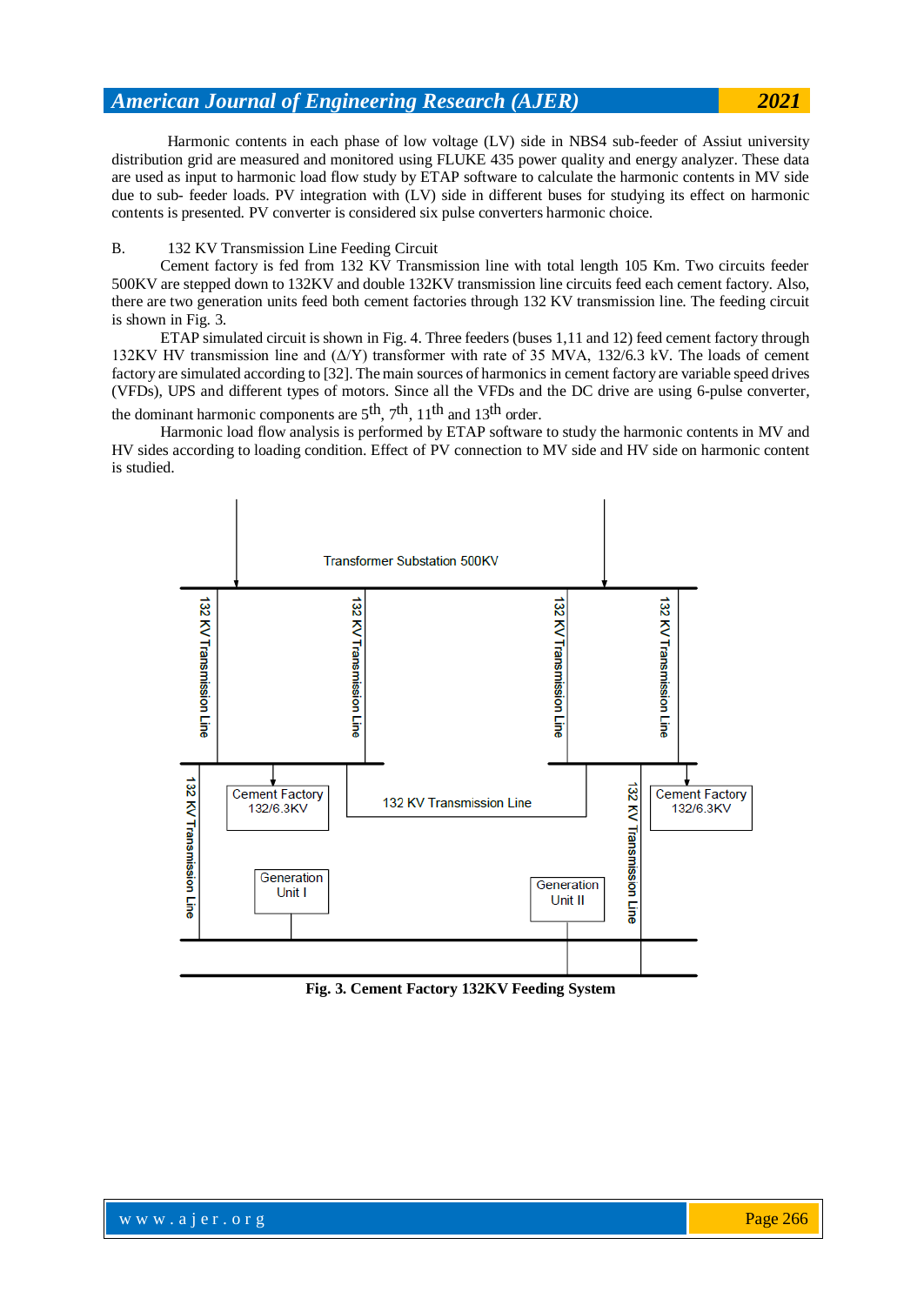

**Fig. 4. Cement Factory Feeding System**

#### **III. RESULTS AND HARMONIC ANALYSIS**

A. NBS4 Sub-Feeder Results

Harmonic contents in each phase of LV side in NBS4 sub-feeder of Assiut university distribution grid are measured and monitored using FLUKE 435 power quality and energy analyzer.

The measured loads, THD<sub>i</sub> and THD<sub>V</sub> of phase (A) in bus 10 with time for around 2 hours is plotted and shown in Fig. 5. The measured THDi and harmonic current contents in each phase in bus 10 is shown in Fig.6. Also, THDV and harmonic voltage contents in each phase in bus 10 is shown in Fig.7. THDV and THDi for each LV side bus is shown in Fig. 8 and Fig. 9 respectively.

From the measured data, the following can be observed:

- THDi is dependent on loading current and load types while THDV is nearly steady and dependent on grid voltage.
- THDi is inverse proportional to loading condition
- Harmonics level is agreeing with IEEE Standard 519–1992
- The dominant harmonic contents are odd harmonic in voltage and current.

Analysis of harmonics without and with solar PV integration at different buses is performed. The analysis is classified into four cases. Analysis without PV integration is presented in case I while analysis with PV integration is presented in case II, effect of PV penetration on THD is presented in case III and effect of different PV converter harmonic models is presented in case IV.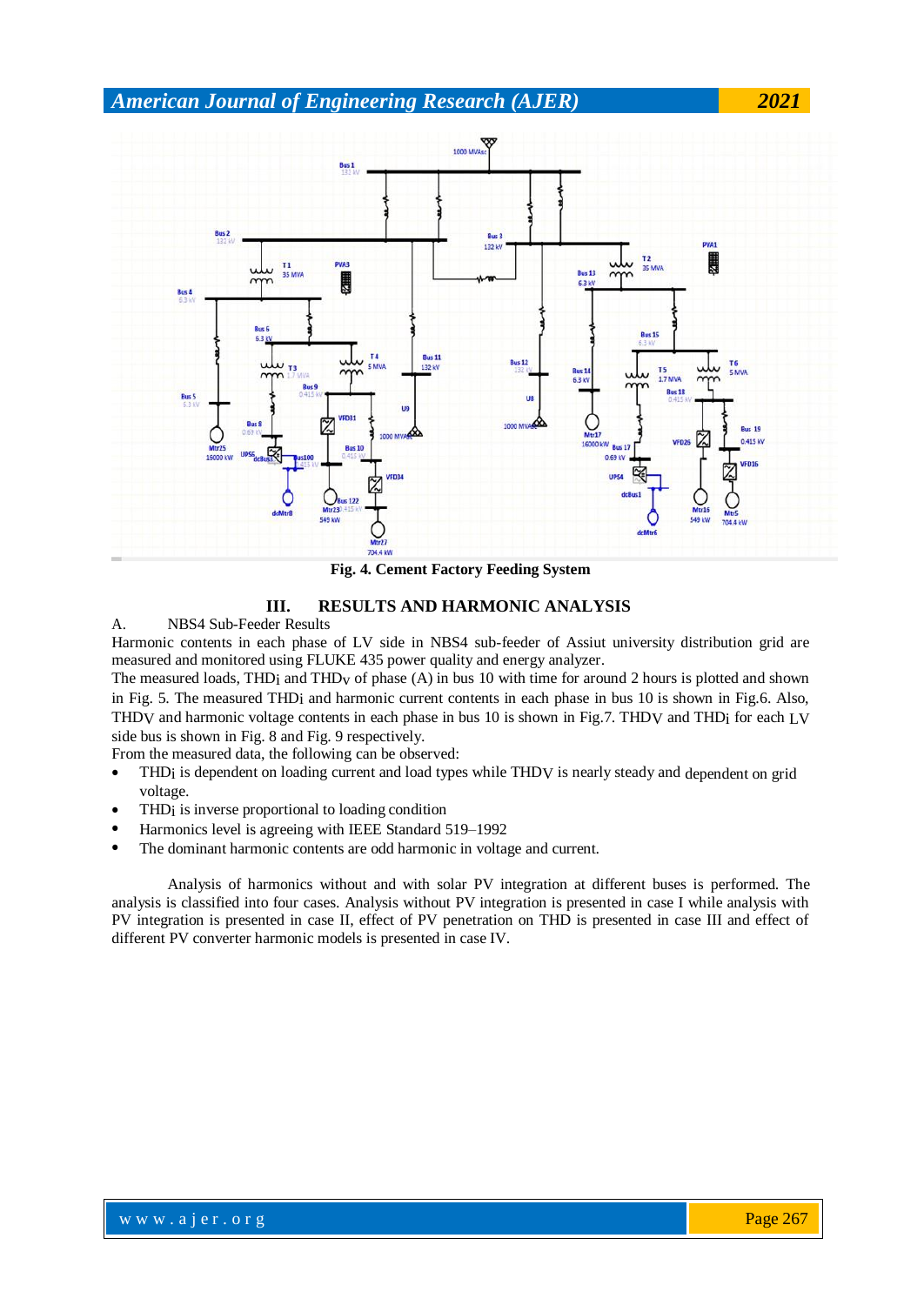

**Fig. 5. Total load vs. THD at Bus 10**



**Fig. 6. Harmonic currents Content at Bus 10**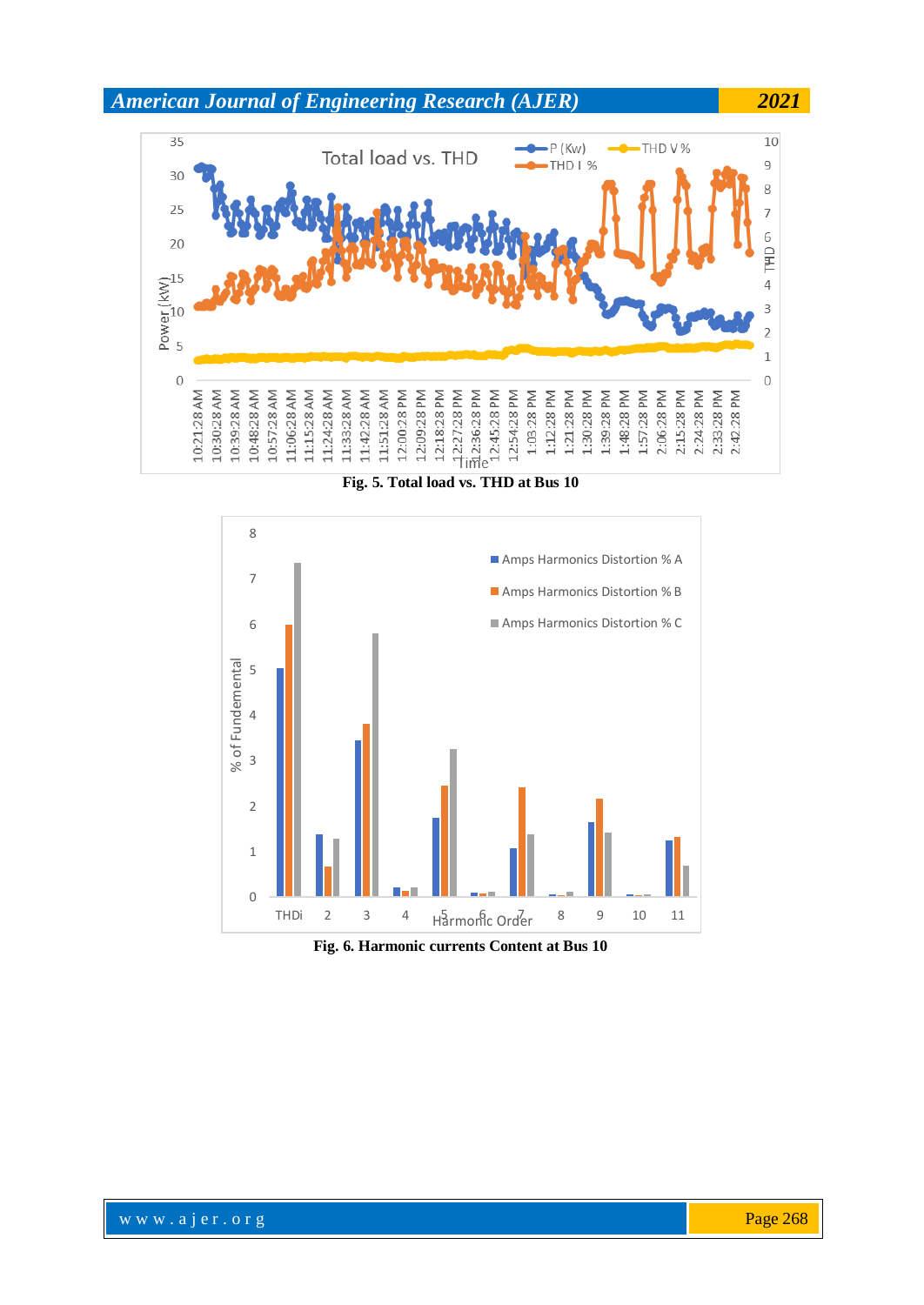

**Fig. 7. Voltages Harmonic Content in Bus 10**







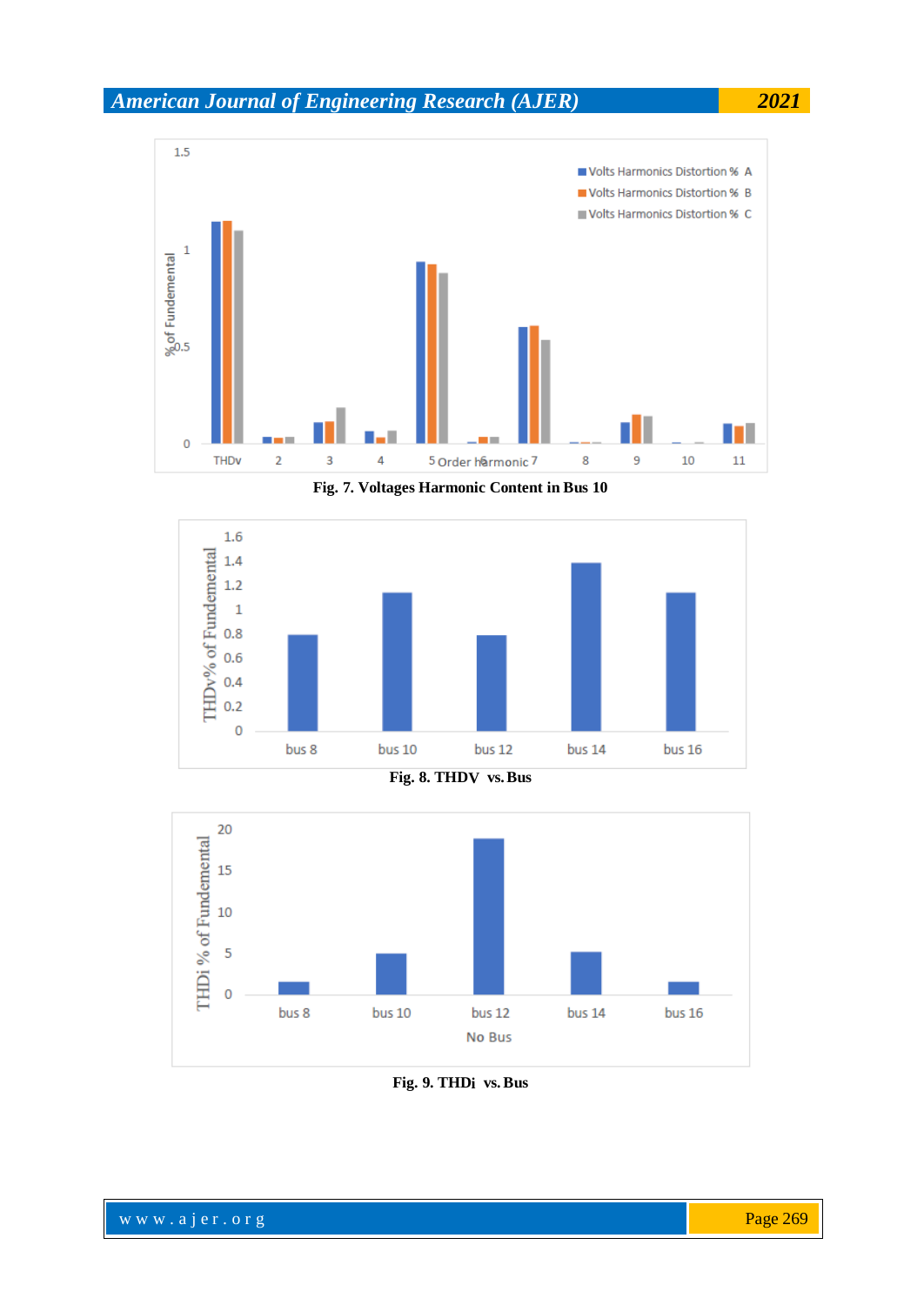#### **Case I:**

In this case the analysis of harmonics without PV integration is performed by ETAP software. The measured harmonics are used as input to harmonic load flow study by ETAP software to calculate the harmonic content in MV side due to sub-feeder loading.

The harmonic voltages and harmonic currents spectrum are shown in Fig. 10 and Fig. 11 respectively



**Fig. 10. Harmonic voltage spectrum in NBS4 sub-feeder of Assiut university distribution grid**



**Fig. 11. Harmonic current spectrum in NBS4 sub-feeder of Assiut university distribution grid**

#### **Case II**

The goal of this case is studying the effect of PV integration on the THDV and THDi in NBS4 sub-feeder. The harmonic load flow is performed when the PV connected into bus 8, then bus 10, then bus 14, and finally bus 16. Each time there is one PCC connect PV to the grid.

Table 1 presents THDi in LV and MV sides for different PV integration PCC.

From Table 1, It is found that the harmonic distortion in current increased after PV integration.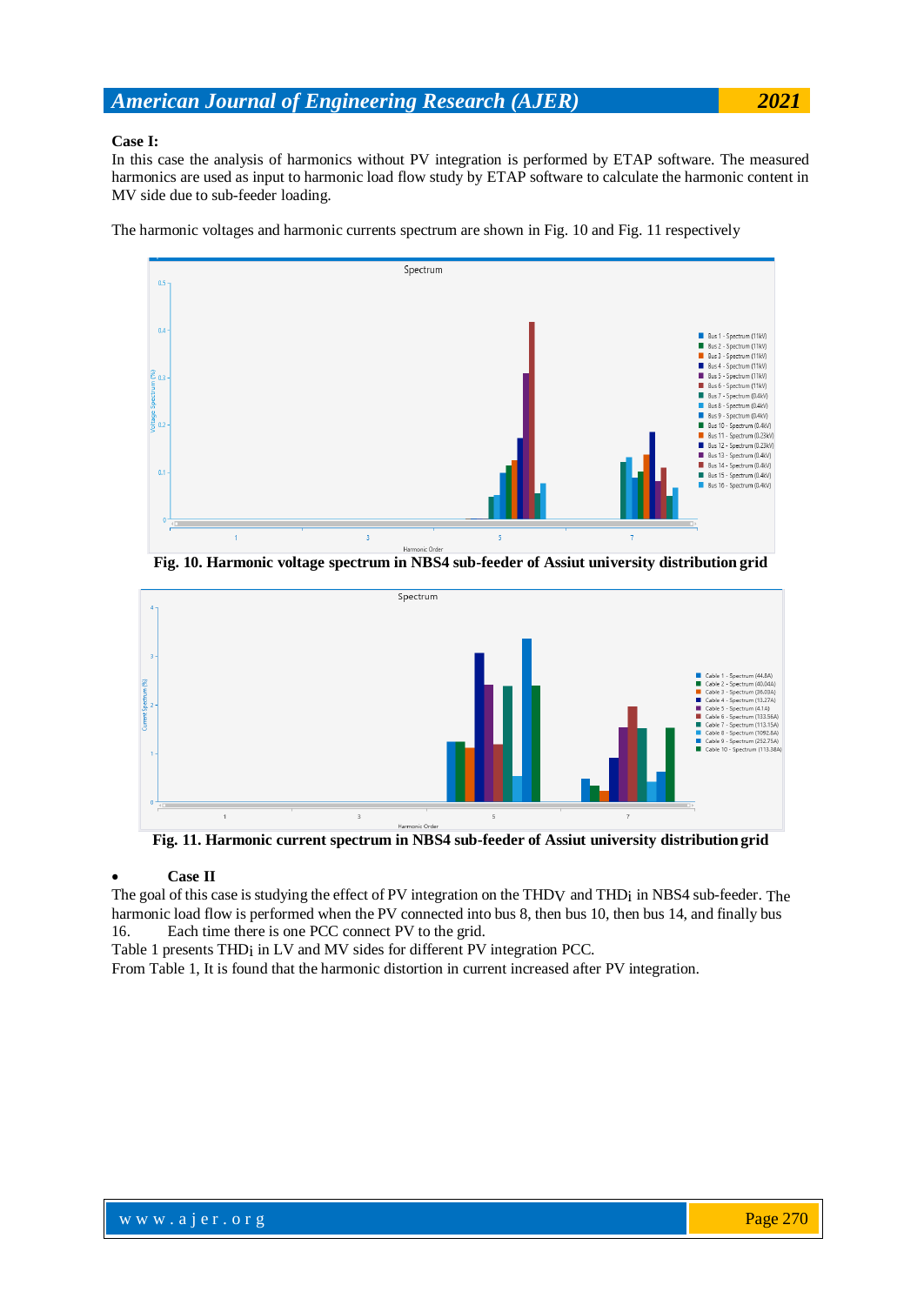| From-To              | % THD      | % THD with       | $\mathfrak{c}$ representative and writer $\mathfrak{c}$ integration with unit characterizing<br>% THD with PV at bus % THD with |                   | % THD with        |
|----------------------|------------|------------------|---------------------------------------------------------------------------------------------------------------------------------|-------------------|-------------------|
|                      | without PV | PV at bus 8 only | $10$ only                                                                                                                       | PV at bus 14 only | PV at bus 16 only |
|                      |            |                  |                                                                                                                                 |                   |                   |
| Bus 1-Bus 2          | 1.326189   | 17.58639         | 17.63848                                                                                                                        | 16.88939          | 18.49047          |
| Bus 2-Bus 3          | 1.288749   | 1.286993         | 19.49233                                                                                                                        | 18.67016          | 20.43889          |
| Bus 2-Bus 7          | 2.295779   | 30.90693         | 2.298068                                                                                                                        | 2.297749          | 2.297581          |
| Bus 3-Bus 4          | 1.14425    | 1.142353         | 1.143279                                                                                                                        | 20.2643           | 22.18689          |
| Bus 3-Bus 9          | 2.826018   | 2.825141         | 30.22226                                                                                                                        | 2.826881          | 2.826465          |
| Bus 4-Bus 5          | 3.200128   | 3.19708          | 3.198154                                                                                                                        | 38.26942          | 41.33373          |
| <b>Bus 4-Bus 11</b>  | 0.678567   | 0.681614         | 0.682871                                                                                                                        | 0.683063          | 0.683319          |
| Bus 5-Bus 6          | 2.861081   | 2.860592         | 2.862791                                                                                                                        | 2.864053          | 31.4349           |
| <b>Bus 5-Bus 13</b>  | 3.411915   | 3.407773         | 3.408279                                                                                                                        | 34.85947          | 3.407171          |
| <b>Bus 6-Bus 15</b>  | 2.843488   | 2.84255          | 2.844593                                                                                                                        | 2.845689          | 31.42387          |
| Bus 7-Bus 8          | 2.295779   | 30.90693         | 2.298068                                                                                                                        | 2.297749          | 2.297581          |
| <b>Bus 9-Bus 10</b>  | 2.826018   | 2.825141         | 30.22226                                                                                                                        | 2.826881          | 2.826465          |
| <b>Bus 11-Bus 12</b> | 0.678567   | 0.681614         | 0.682871                                                                                                                        | 0.683063          | 0.683319          |
| <b>Bus 13-Bus 14</b> | 3.411915   | 3.407773         | 3.408279                                                                                                                        | 34.85947          | 3.407171          |
| <b>Bus 15-Bus 16</b> | 2.843488   | 2.84255          | 2.844593                                                                                                                        | 2.845689          | 31.42387          |

**Table 1 THDi without and with PV integration with different PCC**

#### **Case III**

The goal of this case is studying the effect of the PV penetration on the THD<sub>i</sub> within the system. The harmonic load flow is performed when the PV connected to all buses 8, 10, 14, and 16.

Table 2 shows the THDi with and without PV penetration. Fig.12 presents the effect of PV penetration on THDi

Table 2 shows that, the interaction between grid and number of solar PV units increases the harmonic distortion and all other buses are also affected by harmonics

| From -To             | % THD <sub>i</sub> without PV | % THD <sub>i</sub> with PV at buses 8, 10, 14 and 16 |
|----------------------|-------------------------------|------------------------------------------------------|
|                      |                               |                                                      |
| Bus 1-Bus 2          | 1.326189                      | 33.27001                                             |
| Bus 2-Bus 3          | 1.288749                      | 33.19953                                             |
| Bus 2-Bus 7          | 2.295779                      | 30.89322                                             |
| Bus 3-Bus 4          | 1.14425                       | 31.90923                                             |
| Bus 3-Bus 9          | 2.826018                      | 30.20693                                             |
| Bus 4-Bus 5          | 3.200128                      | 33.1636                                              |
| Bus 4-Bus 11         | 0.678567                      | 0.696281                                             |
| Bus 5-Bus 6          | 2.861081                      | 31.42002                                             |
| <b>Bus 5-Bus 13</b>  | 3.411915                      | 34.83219                                             |
| <b>Bus 6-Bus 15</b>  | 2.843488                      | 31.40728                                             |
| Bus 7-Bus 8          | 2.295779                      | 30.89322                                             |
| <b>Bus 9-Bus 10</b>  | 2.826018                      | 30.20693                                             |
| <b>Bus 11-Bus 12</b> | 0.678567                      | 0.696281                                             |
| <b>Bus 13-Bus 14</b> | 3.411915                      | 34.83219                                             |
| <b>Bus 15-Bus 16</b> | 2.843488                      | 31.40728                                             |
|                      |                               |                                                      |

**Table 2 THDi without and with PV connection in each LV side buses**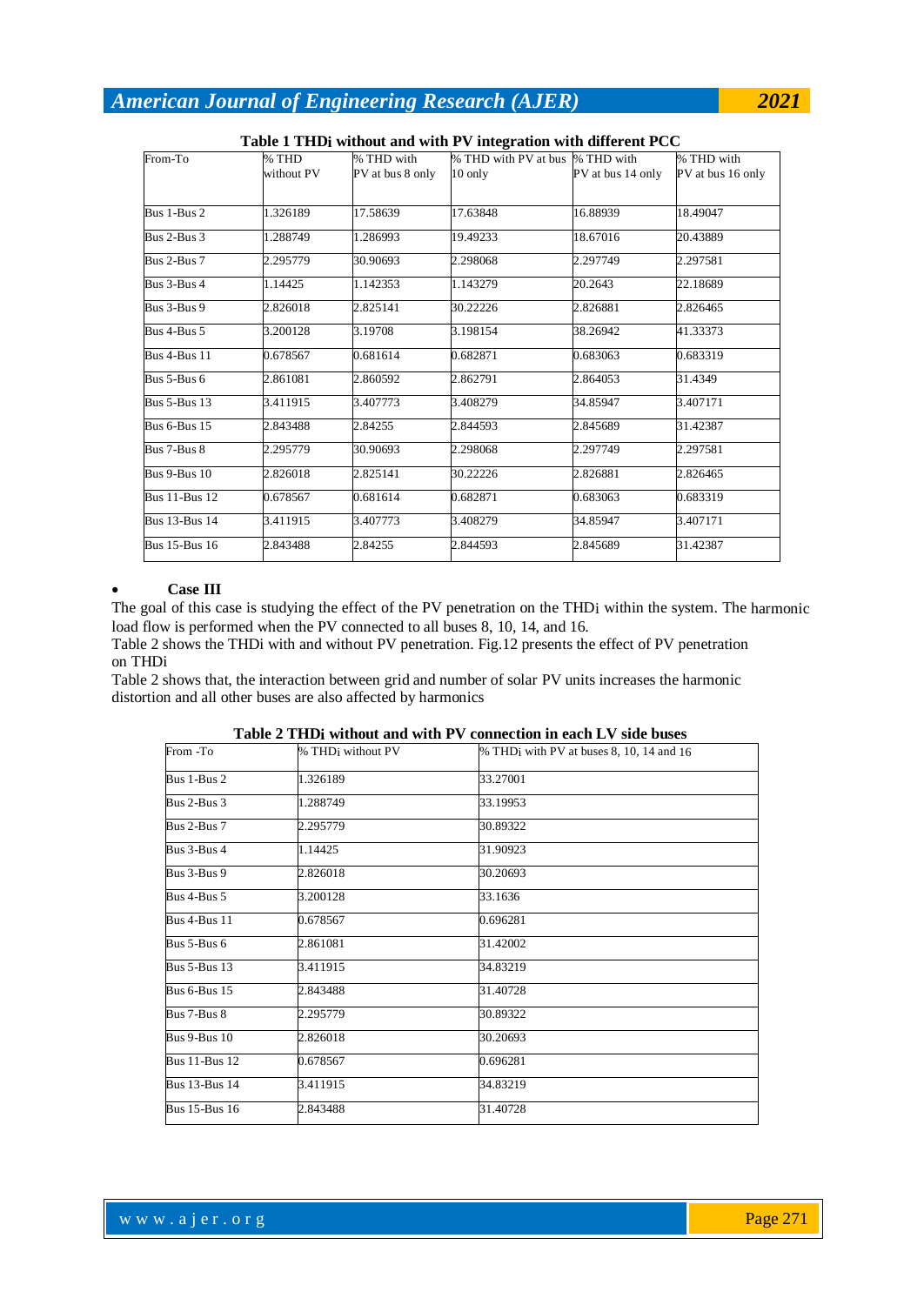



#### **Case IV**

The goal of this case is studying the effect of different PV converter harmonic models on THDi when PV connected to bus 14 in NBS4 sub-feeder. Table 3 and Fig. 13 show the THDi without PV connection and with PV connection to bus 14 with different converter harmonic models.

| To                   | % THD      | <b>IEEE 519</b> | <b>IEEE 519</b> | <b>Typical-IEEE</b> | ABB Model  |
|----------------------|------------|-----------------|-----------------|---------------------|------------|
|                      | without PV | Equation of 6   | Equation of 12  | model XFMR          | ACS600 6 p |
|                      |            | pulse           | pulse           | Magnet              |            |
| Bus 1-Bus 2          | 1.326189   | 16.88939        | 7.016623        | 13.01816            | 27.20934   |
| Bus $2$ -Bus $3$     | 1.288749   | 18.67016        | 7.732599        | 14.3048             | 30.07258   |
| Bus 2-Bus 7          | 2.295779   | 2.297749        | 2.295884        | 2.294943            | 2.295113   |
| Bus 3-Bus 4          | 1.14425    | 20.2643         | 8.394732        | 15.38927            | 32.66049   |
| Bus 3-Bus 9          | 2.826018   | 2.826881        | 2.826262        | 2.823716            | 2.822302   |
| Bus $4$ -Bus $5$     | 3.200128   | 38.26942        | 15.71139        | 29.26896            | 61.49393   |
| <b>Bus 4-Bus 11</b>  | 0.678567   | 0.683063        | 0.678711        | 0.683655            | 0.688969   |
| Bus 5-Bus 6          | 2.861081   | 2.864053        | 2.861448        | 2.859677            | 2.859686   |
| <b>Bus 5-Bus 13</b>  | 3.411915   | 34.85947        | 14.3305         | 26.42761            | 56.04646   |
| Bus $6$ -Bus $15$    | 2.843488   | 2.845689        | 2.843843        | 2.84134             | 2.840532   |
| Bus 7-Bus 8          | 2.295779   | 2.297749        | 2.295884        | 2.294943            | 2.295113   |
| Bus $9$ -Bus $10$    | 2.826018   | 2.826881        | 2.826262        | 2.823716            | 2.822302   |
| <b>Bus 11-Bus 12</b> | 0.678567   | 0.683063        | 0.678711        | 0.683655            | 0.688969   |
| <b>Bus 13-Bus 14</b> | 3.411915   | 34.85947        | 14.3305         | 26.42761            | 56.04646   |
| <b>Bus 15-Bus 16</b> | 2.843488   | 2.845689        | 2.843843        | 2.84134             | 2.840532   |

**Table 3. THDi without PV connection and with PV connection to bus 14 with different converter harmonic model**



Fig.13. THD; without and with PV connection with different types of converter harmonic models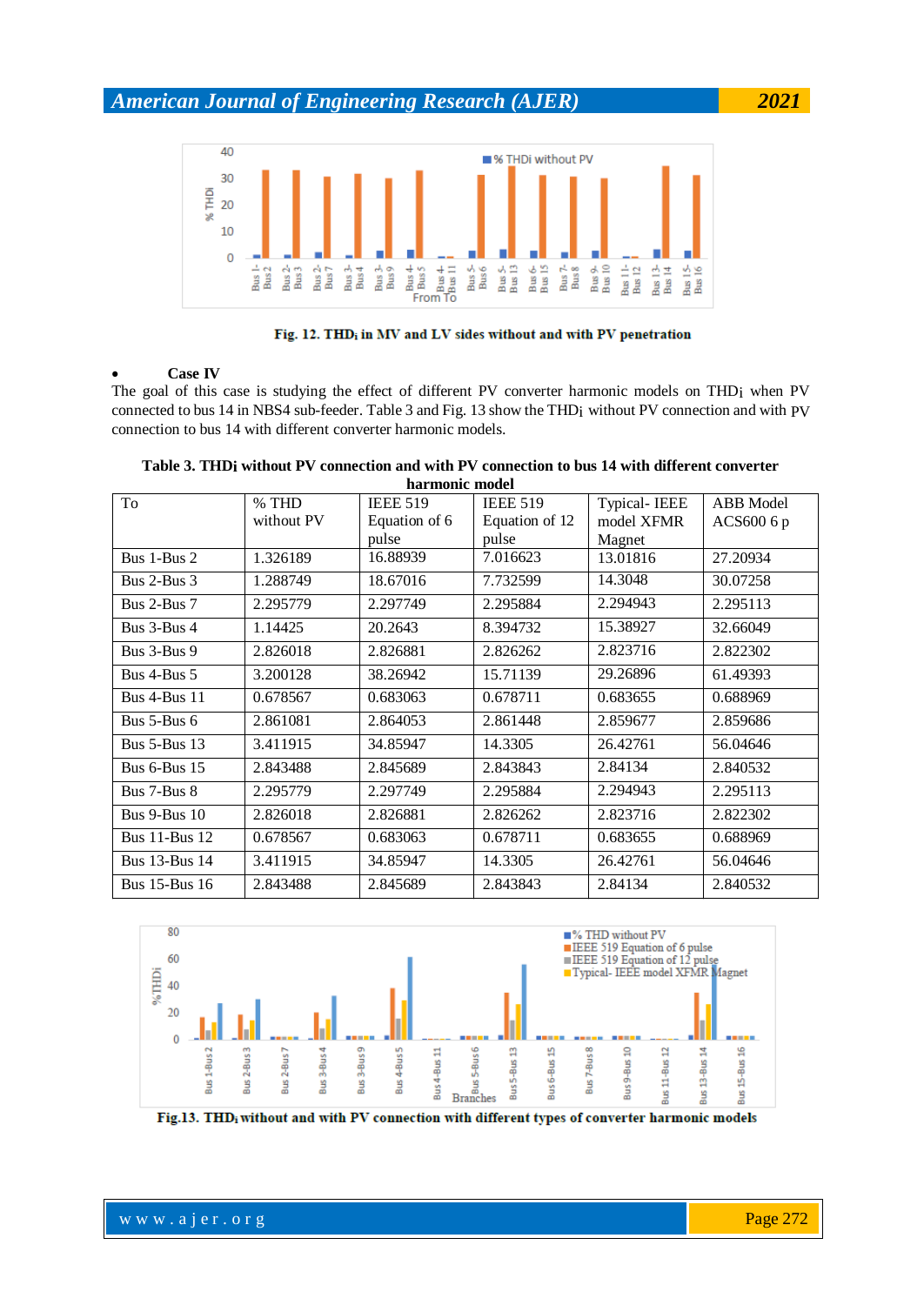From case II, case III and case IV, the following can be observed:

- THDi increases with PV integration.
- THDi increases with increase number of PV connected
- THDi increases with increase rating of PV connected
- The connection of PV in LV side has high effect of THDi in both MV and LV sides

#### **B. 132KV Transmission Line Feeding Circuit**

Harmonic load flow analysis is simulated by ETAP software to study effect of non-linear load on harmonic contents in both MV and HV sides. The harmonic spectrum of voltage and current are shown in Fig.14 and Fig.15 respectively.



**Fig. 14. Harmonic voltage spectrum**



**Fig. 15. Harmonic current spectrum**

Effect of PV integration on harmonic contents is simulated with ETAP software. The PCC is MV bus and HV bus. THD<sub>i</sub> in MV and HV side is presented in Table 4. THDV in MV and HV side is shown in Fig. 16.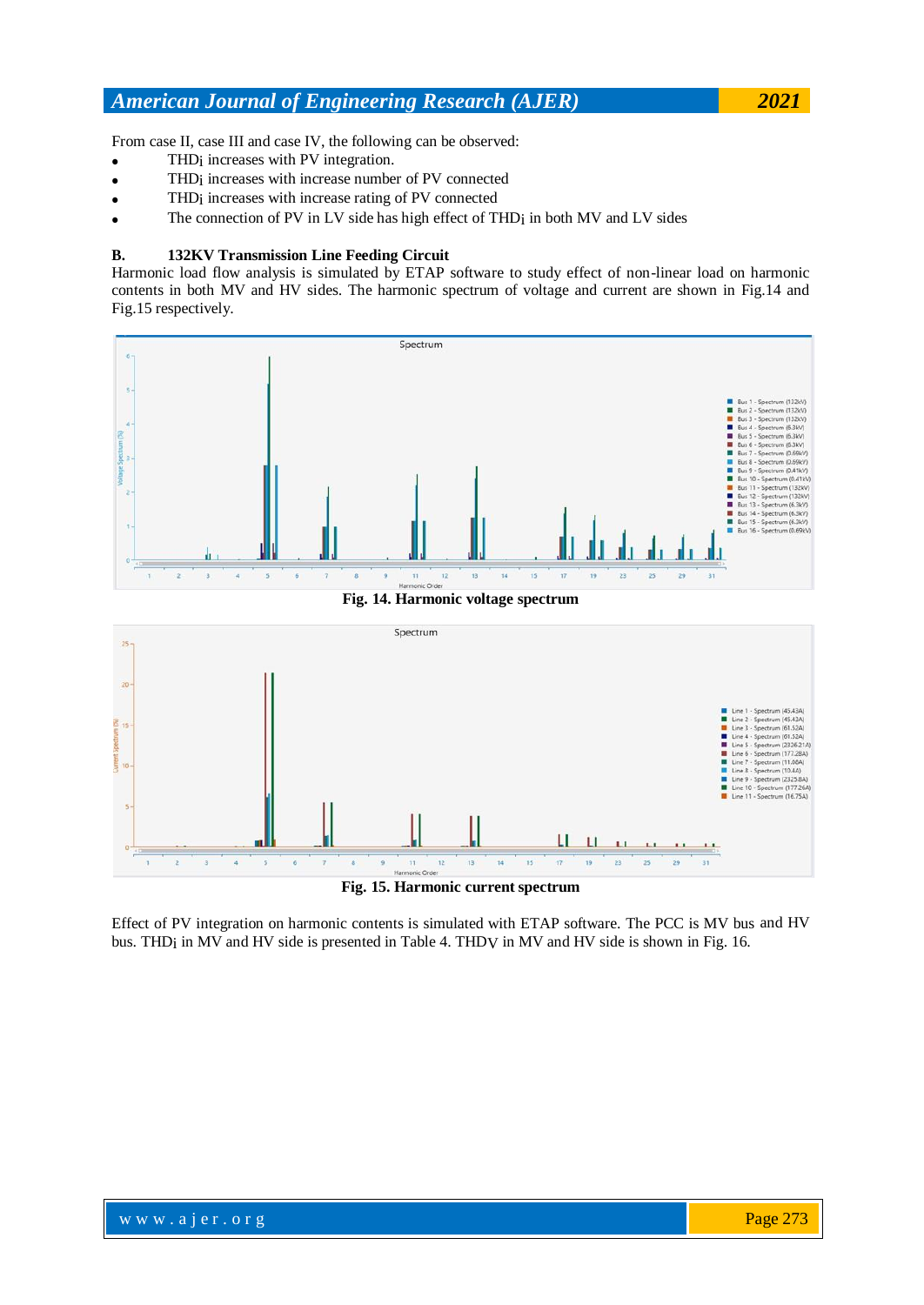|                              |                    | <u>ravic + THDI in M v and H v side with different FCC F v integration</u> |                                          |
|------------------------------|--------------------|----------------------------------------------------------------------------|------------------------------------------|
| From-To                      | % THD <sub>i</sub> | % THD <sub>i</sub> with PV at HV                                           | % THD <sub>i</sub> with PV at MV $(6.3)$ |
|                              | without PV         | (132kV)                                                                    | kV                                       |
| Bus 1-Bus 2                  | 0.983069           | 0.98153                                                                    | 0.896697                                 |
| Bus 1-Bus 3                  | 1.014396           | 1.012815                                                                   | 0.925273                                 |
| <b>Bus 2-Bus 11</b>          | 6.474824           | 6.464649                                                                   | 5.905001                                 |
| Bus 2-Bus 3                  | 1.049689           | 1.04797                                                                    | 0.957415                                 |
| Bus 2-Bus 4                  | 1.42895            | 1.428955                                                                   | 1.303311                                 |
| <b>Bus 3-Bus 12</b>          | 6.864053           | 6.853268                                                                   | 6.259966                                 |
| <b>Bus 3-Bus 13</b>          | 1.429252           | 1.429257                                                                   | 1.303603                                 |
| Bus 4-Bus 5                  | 0.218619           | 0.218611                                                                   | 0.199398                                 |
| Bus 4-Bus 6                  | 22.91044           | 22.91044                                                                   | 20.89653                                 |
| Bus 6-Bus 7                  | 0.756811           | 0.756806                                                                   | 0.690258                                 |
| Bus 6-Bus 9                  | 23.24308           | 23.24308                                                                   | 23.32494                                 |
| Bus $7$ -Bus $8$             | 50.22326           | 50.22326                                                                   | 50.2223                                  |
| Bus 7-Bus 6                  | 50.22326           | 50.22326                                                                   | 50.2223                                  |
| <b>Bus 9-Bus 10</b>          | 22.48793           | 22.48793                                                                   | 22.59437                                 |
| <b>Bus 11-Bus 2</b>          | 8.736651           | 8.722937                                                                   | 7.967926                                 |
| <b>Bus 12-Bus 3</b>          | 9.617743           | 9.602648                                                                   | 8.771477                                 |
| <b>Bus 13-Bus 14</b>         | 0.218467           | 0.218459                                                                   | 0.199262                                 |
| Bus $13 - \overline{Bus} 15$ | 22.91058           | 22.91058                                                                   | 20.89692                                 |
| <b>Bus 15-Bus 16</b>         | 0.756704           | 0.756699                                                                   | 0.690169                                 |
| <b>Bus 15-Bus 18</b>         | 23.24322           | 23.24322                                                                   | 23.32506                                 |
| <b>Bus 16-Bus 17</b>         | 50.22326           | 50.22326                                                                   | 50.2223                                  |
| <b>Bus 16-Bus 15</b>         | 50.22326           | 50.22326                                                                   | 50.2223                                  |

### **Table 4 THDi in MV and HV side with different PCC PV integration**



Fig. 16. THDy in MV and HV sides with different PV connection

#### **IV. CONCLUSION**

The objective of this paper is to investigate the harmonic contents according to loading conditions as well as solar PV integration in MV grid and HV grid. From these cases, the followings are investigated:

1- The voltage/current harmonic distortions at various buses/branches in MV and HV grids without PV integration.

2- Effect of PV integration in both LV, MV and HV sides on THDv and THDi. 3- Effect of PV penetration on THDv and THDi.

4- Effect of different PV converter harmonic models on THDv and THDi. From these studies, the followings can be concluded: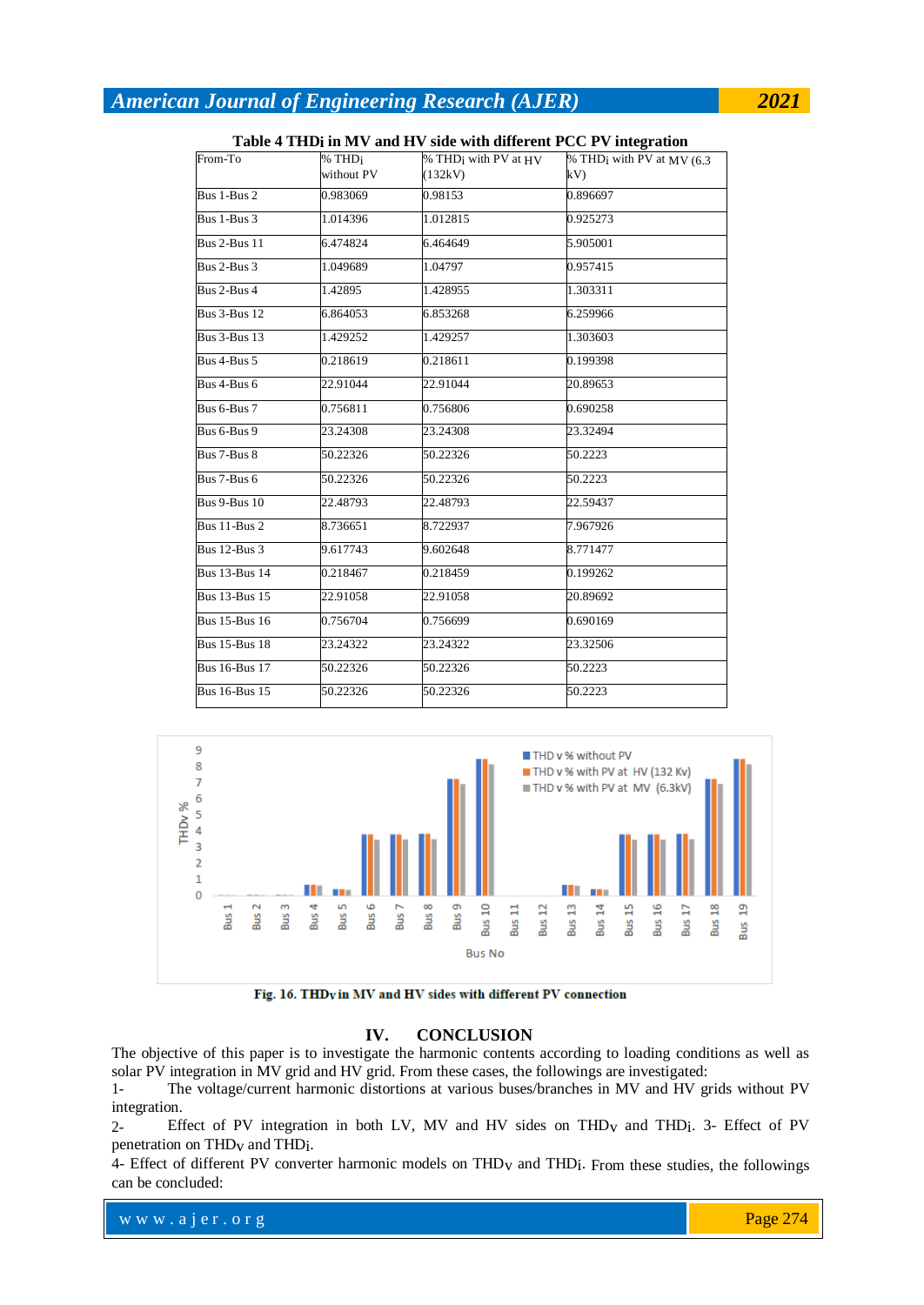1- THDi is inversely proportional with loading conditions. 2- THDV is nearly constant with loading conditions

3- Integration of solar PV increases the harmonic contents in the system beyond the prescribed limit and have higher effect on MV side than HV side.

4- THDi depends on the point of common coupling (PCC) between the grid and PV system. 5- THDi increases with number ofPV.

6- PV integration at HV side produces less harmonic distortion compared with integration at MV side. 7- PV converter harmonic model affect THDi level

#### **REFERENCES**

- [1]. Chidurala, Annapoorna, Tapan Kumar Saha, and N. Mithulananthan. "Harmonic impact of high penetration photovoltaic system on unbalanced distribution networks–learning from an urban photovoltaic network." IET Renewable Power Generation 10.4 (2016): 485- 494.
- [2]. Barr, R. A., and V. J. Gosbell. "Power system harmonic voltage limits for the future." 2014 16th International Conference on Harmonics and Quality of Power (ICHQP). IEEE, 2014 p. 483-487.
- [3]. Sainz, L., J. Clua, and O. Jordi. "Load modeling for unbalanced harmonic power flow studies." 8th International Conference on Harmonics and Quality of Power. Proceedings (Cat. No. 98EX227). Vol. 2. IEEE, 1998.
- [4]. Su, Wenbo, Zhaoxiang Li, and Zhenguo Shao. "The harmonic calculation model of non-linear load." 2014 China International Conference on Electricity Distribution (CICED). IEEE, 2014. p. 866-872.
- [5]. Jabbar, Rana A., et al. "Impacts of harmonics caused by Personal Computers on Distribution Transformers." 2009 Third International Conference on Electrical Engineering. IEEE, 2009. p. 1-6.
- [6]. Larez, A. J., and L. E. Pereyra. "Evaluation Power Quality in Electrical Utilities Companies." 2006 IEEE/PES Transmission & Distribution Conference and Exposition: Latin America. IEEE, 2006. p. 1-5.
- [7]. De Abreu, J. P., J. S. De Sa, and C. C. Prado. "Harmonic voltage distortion in isolated electric systems." 7th International Conference
- [8]. "Electrical Power Quality and Utilization. 2003. p. 17-19
- <sup>[9]</sup>. Schwanz, Daphne, Math Bollen, and Anders Larsson. "A review of solutions for harmonic mitigation." 2016 17th International Conference on Harmonics and Quality of Power (ICHQP). IEEE, 2016. p. 30-35.
- [10]. Kazibwe, Wilson E., et al. "Power quality: a review." IEEE Computer Applications in power 3.1 (1990): 39-42.
- [11]. A. Kalair, N. Abas, A. R. Kalair, Z. Saleem, and N. Khan, "Review of harmonic analysis, modeling and mitigation techniques," Renew.Sustain. Energy Rev., vol. 78, no. February, pp. 1152–1187, 2017.
- [12]. Langella, Roberto, Alfredo TESTA, and Et Alii. IEEE recommended practice and requirements for harmonic control in electric power systems. IEEE, 2014.
- [13]. Strubel V, Rausch L, Gensch CO, Rehm MRD. "Environmental protection by reduction of idle power losses in electrical appliances stuck-taking". Germany; 2001.
- [14]. Khan, Rana Abdul Jabbar, and Muhammad Junaid. "Harmonics Modelling and Simulation." Advanced Technologies. IntechOpen, 2009.
- [15]. Cavallini, A., et al. "Analysis and modeling of harmonic pollution due to consumer electronics." 8th International Conference on Harmonics and Quality of Power. Proceedings (Cat. No. 98EX227). Vol. 2. IEEE, 1998. p. 865-871.
- [16]. Jiang, L., et al. "Influence of high frequency current harmonics on (smart) energy meters." 2015 50th International Universities Power Engineering Conference (UPEC). IEEE, 2015. p. 1-5.
- [17]. Sadinezhad, Iman, and Vassilios G. Agelidis. "Slow sampling on-line harmonics/interharmonics estimation technique for smart meters." Electric power systems research 81.8 (2011): 1643-1653.
- [18]. Shah, Nikunj. "Harmonics in power systems causes, effects and control." Whitepaper design engineering low-voltage drives (2013): 1-23.
- [19]. Amjad, Abdul Moeed, and Zainal Salam. "A review of soft computing methods for harmonics elimination PWM for inverters in renewable energy conversion systems." Renewable and Sustainable Energy Reviews 33 (2014): 141-153.
- [20]. Kalair, A., et al. "Review of harmonic analysis, modeling and mitigation techniques." Renewable and Sustainable Energy Reviews 78 (2017): 1152-1187.
- [21]. Khatri, Megha, and Atul Kumar. "Experimental investigation of harmonics in a grid-tied solar photovoltaic system." International Journal of Renewable Energy Research (IJRER) 7.2 (2017): 901-907.
- [22]. Vaquero, Joaquín, et al. "Grid-Connected Photovoltaic System with Active Power Filtering Functionality." International Journal of Photoenergy 2018 (2018).
- [23]. Tran, Quang-Tho, Anh Viet Truong, and Phuong Minh Le. "Reduction of harmonics in grid-connected inverters using variable switching frequency." International Journal of Electrical Power & Energy Systems 82 (2016): 242-251.
- [24]. Buccella, Concettina, Maria Gabriella Cimoroni, and Carlo Cecati. "Low-Frequency Harmonic Elimination Technique in Cascaded H-Bridges Multilevel Inverters for Renewable Energy Applications." International Journal of Smart Grid-ijSmartGrid 3.1 (2019): 1- 9.
- [25]. Karaca, Muhammet, et al. "Analysis of Passive Filters for PV Inverters Under Variable Irradiances." 2019 8th International Conference on Renewable Energy Research and Applications (ICRERA). IEEE, 2019. p. 680-685.
- [26]. Ayub, Munirah, Chin Kim Gan, and Aida Fazliana Abdul Kadir. "The impact of grid-connected PV systems on Harmonic Distortion." 2014 IEEE Innovative Smart Grid Technologies-Asia (ISGT ASIA). IEEE, 2014. p. 669-674.
- [27]. Xu, Xiao, et al. "Harmonic emission of PV inverters under different voltage supply conditions and operating powers." 2016 17th International Conference on Harmonics and Quality of Power (ICHQP). IEEE, 2016. p. 373-378.
- [28]. Crites, Christine D., et al. "Characterization of harmonics in a utility feeder with PV distributed generation." 2012 IEEE Electrical Power and Energy Conference. IEEE, 2012. p. 40-45.
- [29]. Varma, Rajiv K., et al. "Harmonic impact of a 20-MW PV solar farm on a utility distribution network." IEEE Power and Energy Technology Systems Journal 3.3 (2016): 89-98.
- [30]. Chen, Xin, and Jian Sun. "A study of renewable energy system harmonic resonance based on a DG test-bed." 2011 Twenty-Sixth Annual IEEE Applied Power Electronics Conference and Exposition (APEC). IEEE, 2011. p. 995-1002.
- [31]. Benhabib, M. C., J. M. A. Myrzik, and J. L. Duarte. "Harmonic effects caused by large scale PV installations in LV network." 2007 9th International Conference on Electrical Power Quality and Utilisation. IEEE, 2007. p. 1-6.